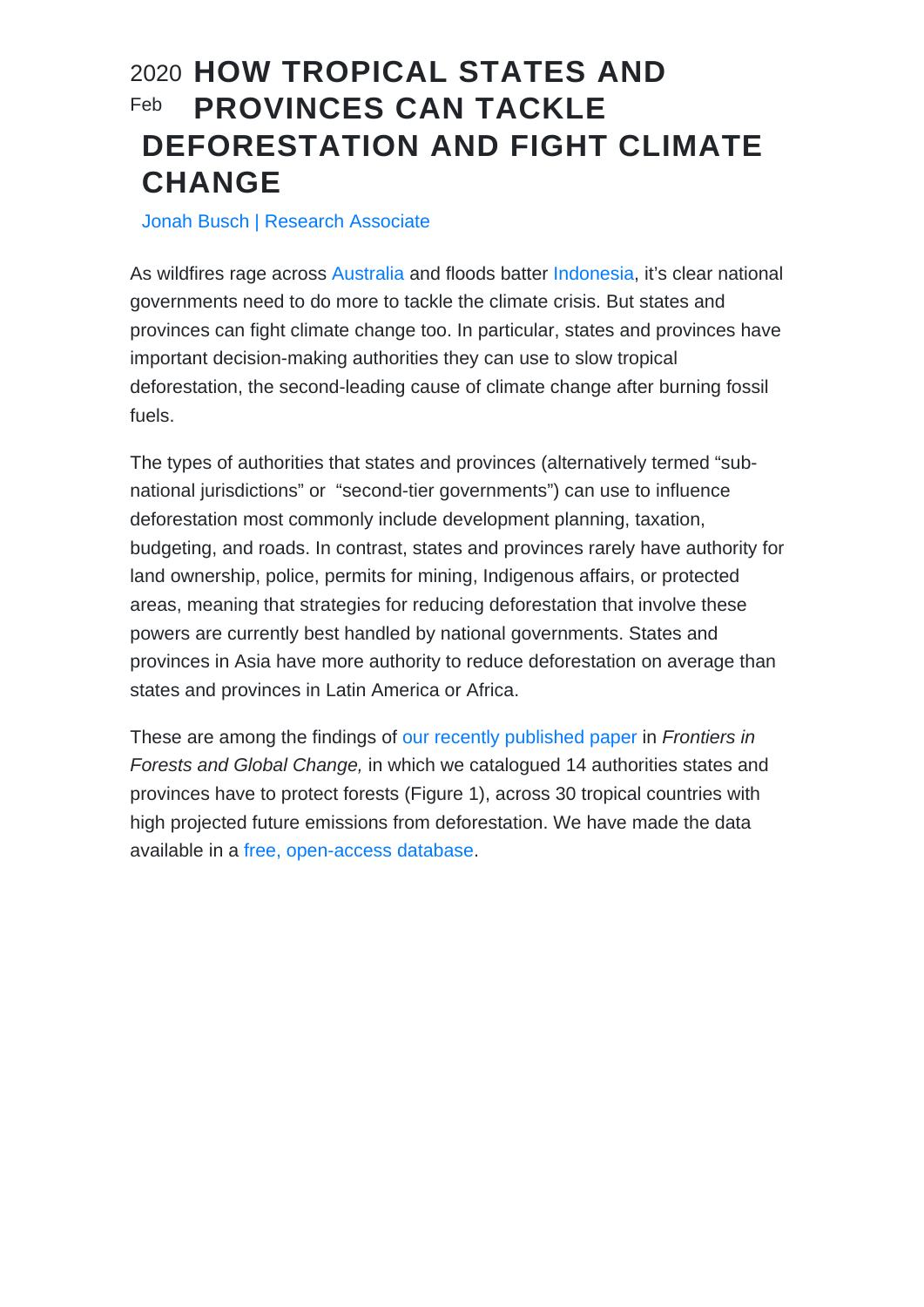



Dozens of states and provinces are already taking action on climate change. Forty-nine tropical states and provinces have joined the [Under2](https://www.under2coalition.org/) [Coalition—](https://www.under2coalition.org/)an international community of sub-national governments committed to keeping global temperature rise below 2°C with efforts to reach 1.5°C. Moreover, 17 subnational governments have endorsed the [New York](https://forestdeclaration.org/) [Declaration on Forests—](https://forestdeclaration.org/)a voluntary declaration to cut forest loss in half by 2020 and strive to end it by 2030. More than 30 states and provinces in eight tropical countries are members of the [Governor's Climate and Forest \(GCF\) Task Force.](https://www.gcftf.org/) Many of those have signed the [Rio Branco Declaration](https://www.gcftf.org/post/rio-branco-declaration), committing their states and provinces to reducing deforestation by 80% by 2020 conditional upon performance-based funding from the international community.

International initiatives to provide financial support for reducing emissions from deforestation (REDD+) have increasingly gravitated toward the state and provincial scale as well. These include the Forest Carbon Partnership Facility's [Carbon Fund;](https://www.forestcarbonpartnership.org/carbon-fund) Germany's [REDD Early Movers](https://www.kfw-entwicklungsbank.de/International-financing/KfW-Development-Bank/Topics/Climate/REDD/) Program; the [California Tropical](/Blog/14230) [Forest Standard;](/Blog/14230) and the private [Jurisdictional and Nested REDD+ Framework](https://verra.org/project/jurisdictional-and-nested-redd-framework/).

Here at Earth Innovation Institute we've long recognized sub-national jurisdictions as promising laboratories for innovation in public policies, as well as being important in their own right. The largest state, Amazonas in Brazil, is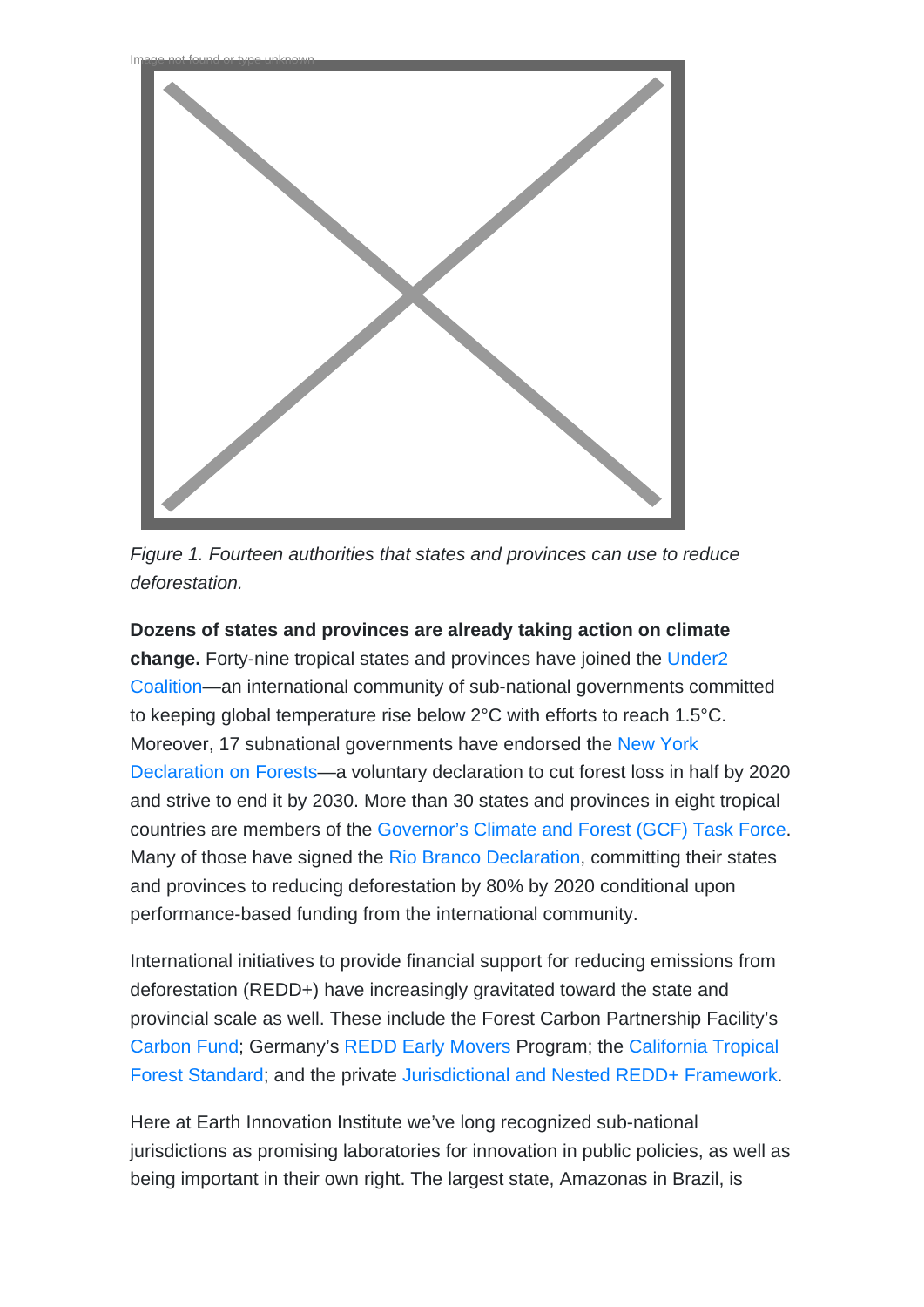larger than all but 17 countries. We've researched how sub-national jurisdictions can [transition to sustainable development,](/uploads/2017/02/JS-primer_Englishonline.pdf) and tracked progress through the [State of Jurisdictional Sustainability](http://localhost/eiisite/state-of-jurisdictional-sustainability/#sjsreport) report. Our [Tropical Forest Champions](http://localhost/eiisite/publications/tropical-forest-champions/) initiative promotes partnerships, market access, and investments for states and provinces that protect forests.

The authorities that states and provinces possess most broadly are development planning, taxation, budgeting, and road construction (Figure 2). In 27 of the 30 tropical countries we researched, states and provinces have the authority for development planning. The next-most common authorities are taxation (25/30), budgeting (23/30), and road infrastructure (21/30). This suggests that one of the most important powers states and provinces have is to redirect planned infrastructure development away from forests using their authorities over development planning and roads. While states and provinces often have some authority for taxation, they are often constrained in the kinds of taxes they can levy, and taxes aimed at reducing deforestation are rare in practice. On the other hand, states and provinces have widespread potential to fund local programs to slow deforestation (e.g. through payments for ecosystem services) using their budgeting authority.

States and provinces rarely have authority over mining, policing, or land ownership (Figure 2). State and provincial governments in only 3 out of 30 countries directly own land. It is nearly as uncommon for states and provinces to control their own police (4/30) or to issue permits for mining (6/30). To this end, forest conservation strategies that involve direct land ownership, law enforcement, or mining are most often suited for national governments (see Figure 2).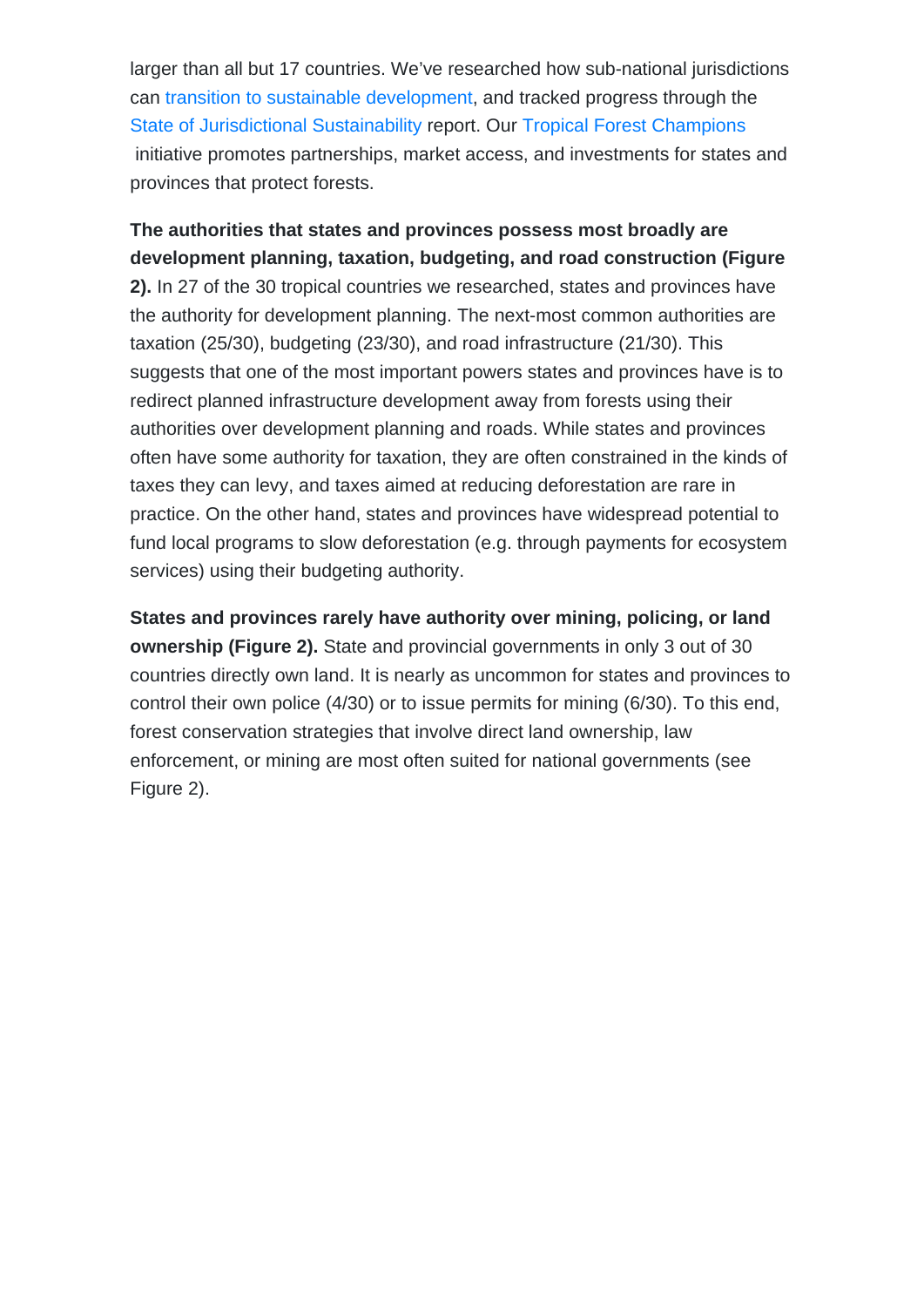

Figure 2: Number of countries (out of 30) in which state and provincial governments hold each authority.

**State and provincial governments have the greatest authority to reduce deforestation in India, Brazil, Indonesia, and Malaysia (Figure 3).** India is the only country in which state governments have all 14 of the authorities we researched. Three other countries are close behind with 12 authorities: Brazilian states have all authorities except mining permits and Indigenous affairs; Indonesian provinces have all but police and land ownership; and Malaysian states have all but police and courts. In countries such as these, subnational governments have significant scope to reduce deforestation by harnessing these various authorities.

At the other extreme, sub-national governments have the least authority in Gabon, Central African Republic, Angola, and Madagascar (Figure 3). Provinces in Gabon and prefectures in Central African Republic have only one authority—taxation. Provinces in Angola have two authorities—courts and development planning. Regions in Madagascar also have two authorities—elections and development planning. In countries such as these with strong central control, national governments are best positioned to tackle deforestation.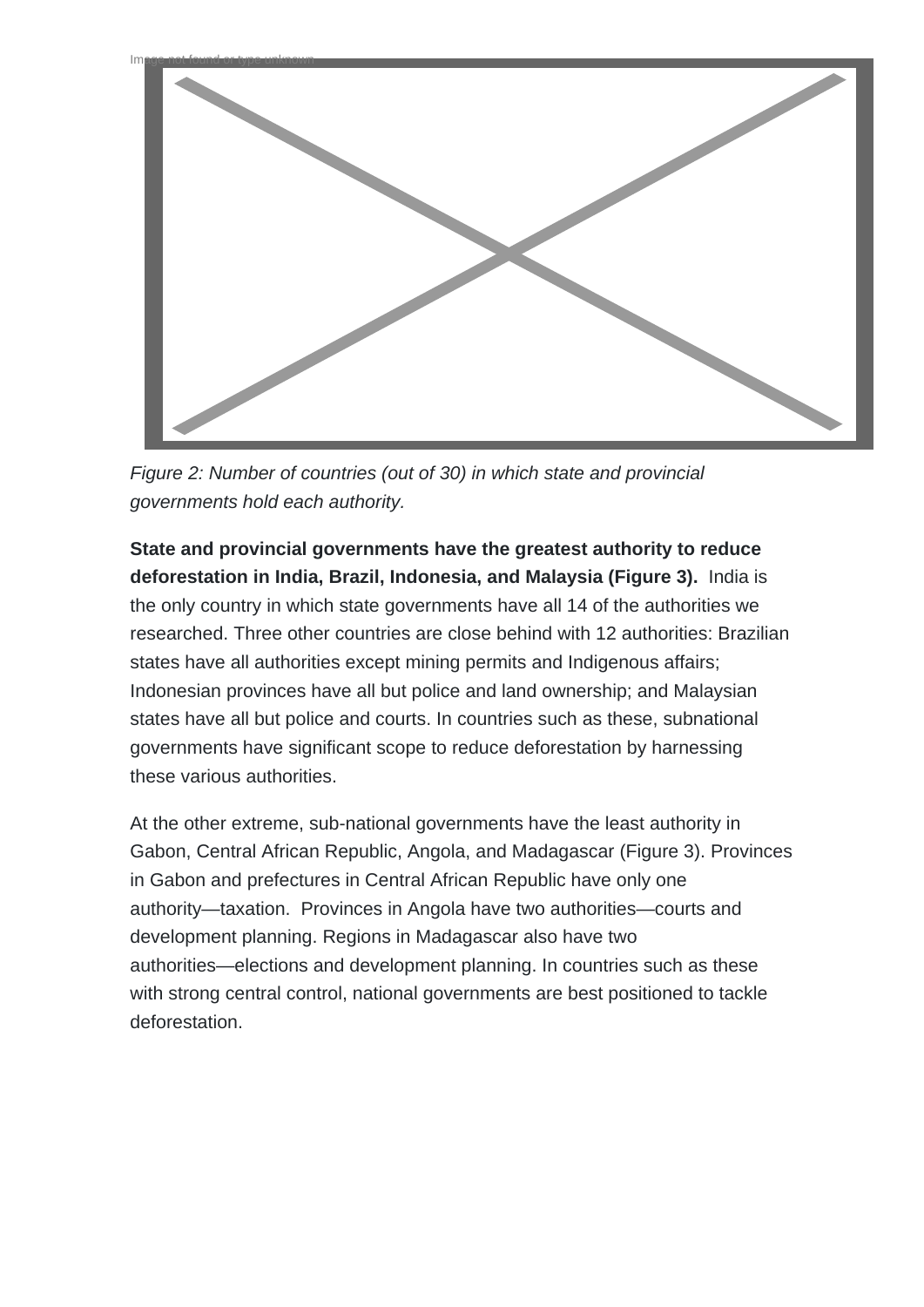

Figure 3: Number of authorities (out of 14) held by second-tier governments in each country.

**States and provinces participating in prominent international climate and forest initiatives have greater authority.** Within the 30 countries that we studied, states and provinces that have joined in the Governor's Climate and Forest Task Force have an average of 10.3 authorities out of 14. That considerably exceeds the average authority of all second-tier governments in the 30 countries, which is 7.0. Similarly, the states and provinces in the Under2 coalition have 9.1 authorities on average; while the signatories to the New York Declaration on Forests have an average of 9.8 authorities. It is promising that the states and provinces that have made commitments to protecting forests also have greater-than-average wherewithal to do so.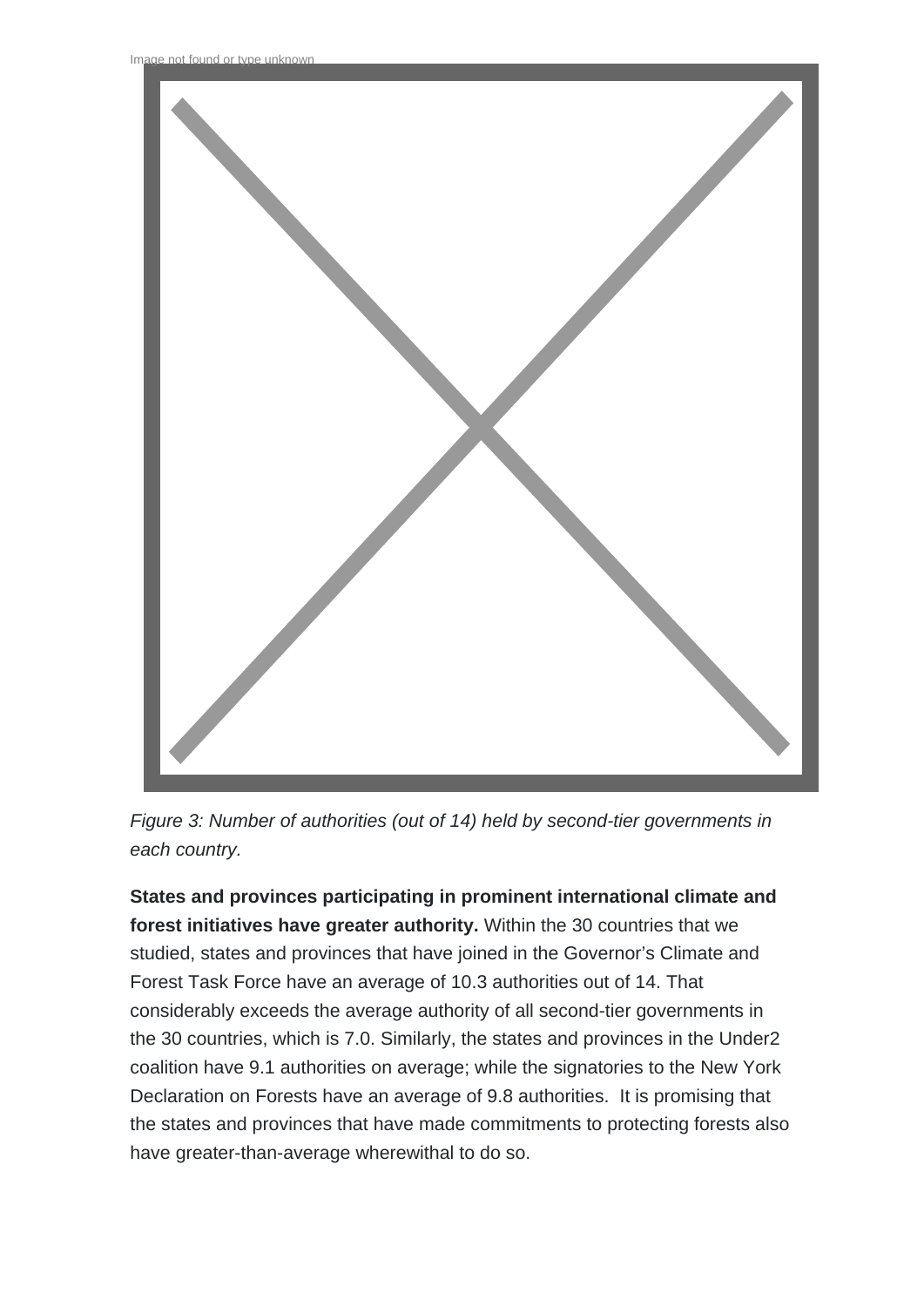Here's how we came to our findings. We systematically catalogued 14 indicators of second-tier government authorities across 30 tropical countries that are collectively projected to produce 91% of global emissions from tropical deforestation between 2020 and 2050. Of these 14 indicators, five are general authorities: taxes, budgets, elections, courts, and police. The other nine are deforestation-related authorities: land ownership, agricultural permits, mining permits, logging permits, roads, protected areas, Indigenous affairs, spatial planning, and development planning. For each country, we coded an authority as 1 if second-tier governments possess that authority, in whole or in part. We coded an authority as 0 if it rests with another level of government. We combed many sources of information to assess authorities, including [countries'](https://www.constituteproject.org/) [constitutions,](https://www.constituteproject.org/) the [World Database on Protected Areas](https://www.unep-wcmc.org/resources-and-data/wdpa), and [OECD country](https://www.oecd.org/regional/regional-policy/sngs-around-the-world.htm) [profiles](https://www.oecd.org/regional/regional-policy/sngs-around-the-world.htm) on land ownership and planning.

There are caveats. The realities of jurisdictional authority are certainly more complex than can be captured in a binary score. We didn't account for subnational governments' institutional capacity, political will, or governance, all of which can bolster or hinder the degree to which they can exercise their authorities. Moreover, we examined the authorities of second-tier governments as they exist on paper (de jure) rather than in practice (de facto). There can be differences between these two at any time, and especially during times of civil unrest or war. Sub-national governments can also influence deforestation through a variety of channels aside from their direct authorities. They can convene stakeholders, and exert upward political pressure on national governments, for example.

The authority of second-tier governments is by no means the only important information to consider in reducing emissions from deforestation. Although our research results can help international initiatives to reduce emissions from deforestation (REDD+) prioritize support across subnational governments, it should be coupled with deeper country-specific analysis. This can include information on regional politics, the history surrounding land use, and the values of local decision-makers. It should also consider other stakeholders outside of governments, including Indigenous peoples and local communities, private companies, and non-governmental organizations.

The bottom line: Second-tier governments are unlikely to be able to solve climate change on their own, but they can play an important role. Our [paper](https://www.frontiersin.org/articles/10.3389/ffgc.2020.00001/full?&utm_source=Email_to_authors_&utm_medium=Email&utm_content=T1_11.5e1_author&utm_campaign=Email_publication&field=&journalName=Frontiers_in_Forests_and_Global_Change&id=495130) can help, by showing which powers second-tier governments have the potential to use to reduce tropical deforestation.